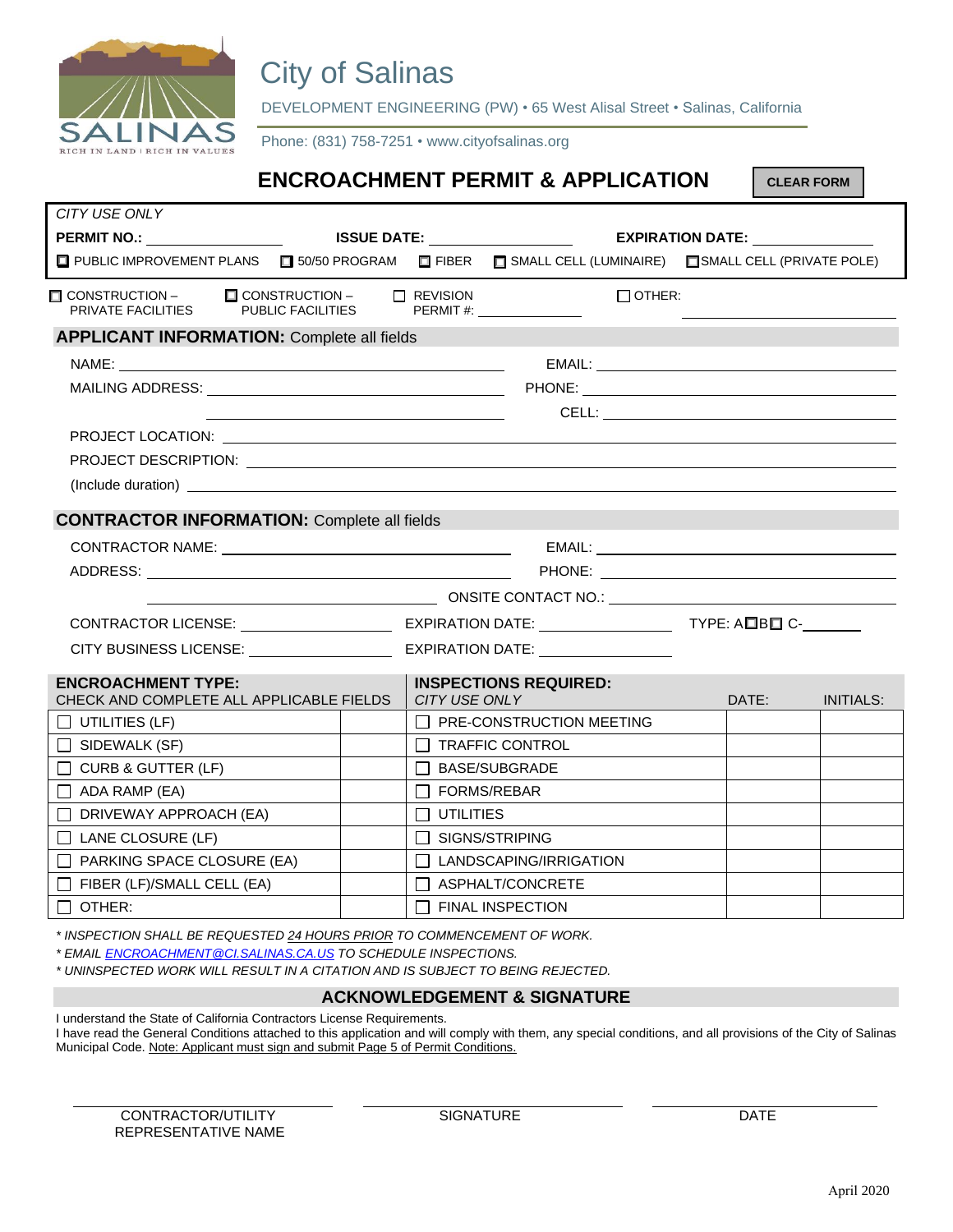

# City of Salinas

DEVELOPMENT ENGINEERING (PW) • 65 West Alisal Street • Salinas, California

**Phone: (831) 758-7251 • www.cityofsalinas.org**<br>RIGH IN LAND | RIGH IN VALUES

### **Encroachment Permit General Conditions of Approval**

*NOTE: Below are general requirements for work within all public rights of way or city property. In addition to these requirements, the permittee must also comply with all the terms, conditions, rules, and procedures of the Encroachment Ordinance, Encroachment Agreement, and the Standard Specifications and Standard Plans ("City of Salinas Standards") of the City of Salinas.* 

- **1. Encroachment Permit Compliance Required.** No person shall make a right-of-way encroachment or cause any street cut to be made without having secured the proper permit. All work shall be performed in strict compliance with the terms and conditions of this permit. (City of Salinas Municipal Code Article V).
- **2. Failure to Comply.** Failure to comply with the requirements of this permit may result in one or more of the following:
	- A. The City Inspector shall issue a citation(s) at the expense of the Permittee.
	- B. The City Engineer shall order immediate suspension of work until non-compliance is resolved.
	- C. Should the Permittee or the Permittee's contractor fail to correct the non-compliance, the City Engineer may cause removal and replacement of deficient work and/or completion of work to bring the project into compliance at the Permittee's expense.
	- D. The City Engineer shall cause traffic controls to be set, as deemed necessary by the City Engineer, at the expense of the Permittee.
	- E. If the City Engineer deems emergency repairs necessary, he or she will attempt to notify the Permittee. If the Permittee cannot be contacted or fails to respond in a timely fashion, the City Engineer shall cause the work to be done at the Permittee's expense.

Where corrective work described above is ordered by the City Engineer, the cost of that work shall be charged to the Permittee on a Labor, Equipment and Materials basis plus overhead to reimburse the City for its actual costs.

- **3. Notification.** The Permittee shall notify the City at least seventy-two (72) hours prior to start of work and at that time shall provide a project schedule. Permittee shall notify the Police Department, Fire Department, Emergency Service Agencies and the Monterey Salinas Transit (MST), of all work that may impede the passage of emergency vehicles and public transportation. Temporary "No Parking" signs shall be posted by the Contractor at least seventy-two (72) hours prior to commencement of work. Signs shall state days and hours when restrictions apply.
- **4. Inspection.** Work shall be inspected as indicated on the permit. To request an inspections, email encroachment@ci.salinas.ca.us at least twenty-four (24) hours in advance of requested inspection time. Inspection requests shall reference encroachment permit number, type of inspection, time of inspection (AM or PM) and an onsite contact phone number if different than in the application/permit. Inspections shall be scheduled Monday through Friday, except holidays, from 8:00 AM. to 4:30 PM. No work requiring inspection shall be conducted on City observed holidays. Uninspected work will result in a citation and is subject to being rejected by the City Engineer.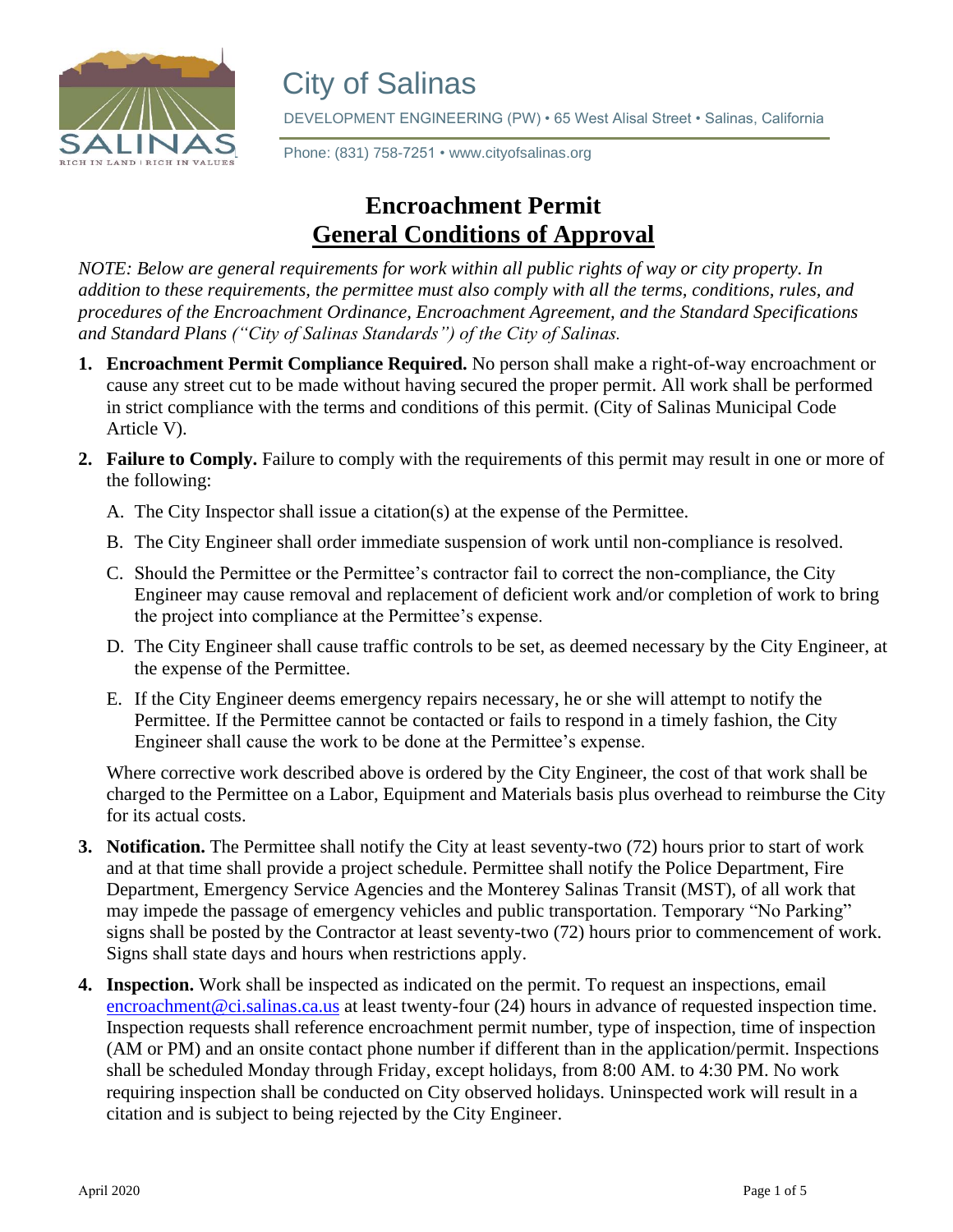- **5. Emergency Work.** A permit for emergency work shall be secured no later than five (5) business days following commencement of the emergency work. All emergency shall require the Permittee/Contractor to notify the City prior to commencement of emergency work by emailing encroachment@ci.salinas.ca.us.
- **6. Unknown Underground Facility.** If an unknown underground facility is encountered, work shall cease immediately, and both the City Engineer and the utility believed to own the facility shall be notified. Work shall not proceed until permit is granted by the City Engineer.
- **7. Posting.** The Permittee must keep the signed permit at the worksite or on the premises of the encroachment at all times.
- **8. Emergency Call-out.** A Permittee shall provide a twenty-four (24) hour emergency telephone number on the application and shall display its company name and emergency telephone number on its barricades. Failure to respond to an incident promptly shall require corrective measures by the City, the cost of which shall be borne by the Permittee.
- **9. Standards.** Work shall be constructed in accordance with applicable ordinances, codes, and City of Salinas Standards. A copy of the City of Salinas Standards can be acquired at the following link: https://www.cityofsalinas.org/sites/default/files/departments\_files/public\_works\_files/2008citystandards .pdf.
- **10. Access.** The Permittee shall provide access to all areas in the vicinity of the encroachment and shall provide necessary temporary sidewalk and warning signs.
- **11. Public Safety.** The Permittee shall furnish, erect, and maintain barricades, lights, signs, flagmen, fencing, and other safety measures to give adequate protection to the public at all times. Failure of the Permittee to set required warning devices may result in a project shutdown, citation(s) and charges to the Permittee for costs incurred by the City.
- **12. Site Maintenance.** Work areas shall be maintained in a neat, clean and safe condition at all times. Debris shall be removed daily. The site shall be treated for dust control as necessary. Dirt tracked from the work site shall be cleaned from City streets, curbs, gutters, and sidewalks. The flushing of dirt and debris to storm drain or sanitary sewer facilities is strictly prohibited. The Permittee shall employ construction practices that will prevent pollutants such as mud, silt, chemical residue, and washings from concrete and saw cutting from entering storm drains. The site shall be properly secured during non-work hours.
- **13. Travel Lane & Sidewalk Closures.** The Permittee shall assure that all City streets, travel lanes, and sidewalks remain open at all times, unless a traffic control plan has been approved in advance by the City Engineer or his or her representative. A traffic control plan shall be submitted to the City Engineer or his or her representative for review and approval with Encroachment Permit Application.

Depending on project scope and site conditions, traffic control plans may need to be prepared by a California-licensed Traffic Control Firm. Traffic control plans must follow the current edition of the California Manual on Uniform Traffic Control Devices (CA MUTCD). Plans must be specific to the project site and conditions and phased, as appropriate, to the address construction of project improvements. Sample plans are not allowed.

City approval of the traffic control plan must precede notification of any closures. The City Engineer shall be notified of closure dates and duration at least five (5) working days in advance of proposed closure.

**14. Work Hours.** All work in the public right-of-way is restricted to non-holiday weekdays 8:00 AM to 4:00 PM except as noted in Special Conditions of Approval or Construction Guidelines for Continuing Encroachment Installations, if applicable. Work is not allowed on weekends and City holidays.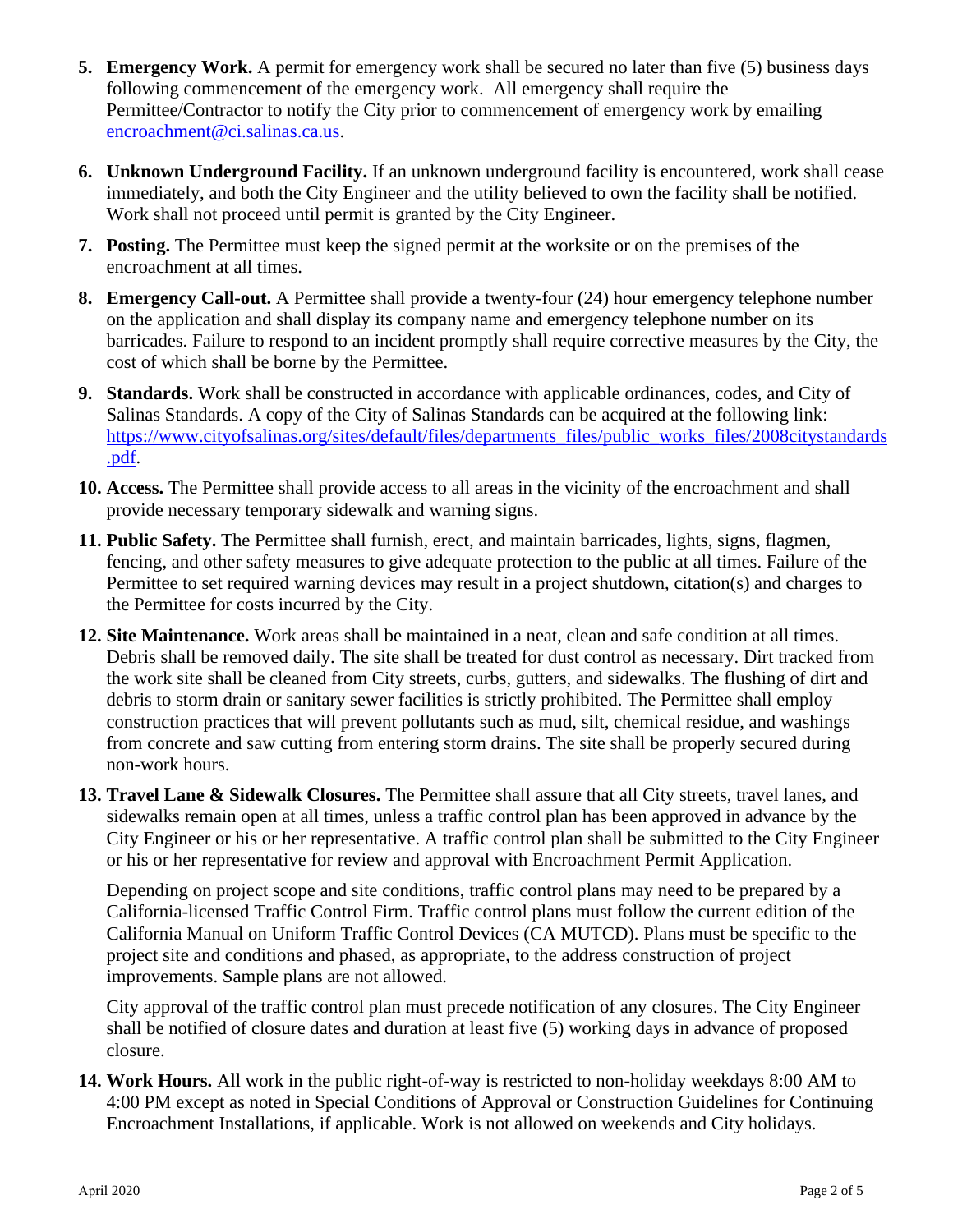- **15. Excavations.** All trenches created in existing pavement shall be neatly saw cut. Trench spoils shall be removed from the job site. Backfill shall consist of sand or approved granular material compacted to ninety-five percent (95%) Relative Compaction. Excavations within the public right-of-way shall be backfilled, compacted, and temporarily paved with cold mix "cut back" type A.C. prior to 4:00 PM to allow for vehicular and pedestrian traffic. The use of non-skid trench plates is allowed, provided the Contractor covers all the edges of the plates with cold mix material. It shall be the Permittee's and the Contractor's responsibility to maintain on a daily basis, including weekends and holidays, the amount of material necessary to maintain the trench surface flush with the existing street or sidewalk. In addition, the Contractor shall respond to and correct shifting trench plates regardless of the time of day. If Contractor fails to correct sinking backfill material or shifting trench plates in a timely manner, City reserves the right to correct the problem at the expense of the Contractor. All trenches shall be fully restored within thirty (30) days of first street cut.
- **16. Vehicle & Pedestrian Traffic.** The Permittee shall follow Caltrans standards for traffic control. The parking of any construction-related vehicles or storage of any material is not allowed on a public street or sidewalk unless approved in advance by the City Engineer.
- **17. Construction Staging Areas.** Proposed locations of construction staging areas shall be approved by the City Engineer. Any construction staging area proposed outside of the public right-of-way shall be disallowed unless the Permittee has secured the prior written approval of the property owner. Any construction staging proposed on public lands shall require a license agreement from the City.
- **18. Street Cuts.** No street pavement shall be cut unless specifically approved in writing pursuant to an Encroachment Permit. Trench restoration shall be according to the City of Salinas Standards, except as modified by additional Special Conditions of Approval or a design by a licensed civil engineer approved by the City Engineer. The Permittee shall use boring and jacking as an alternative to open cut of streets if required by the City Engineer.
- **19. Hazardous Materials.** The Permittee is responsible for satisfying all applicable procedures and regulations in the event hazardous materials are encountered. This includes notification to emergency phone number 911.
- **20. Monument Preservation.** Any City monument damaged, displaced, or destroyed by Permittee's work shall be replaced by a State of California licensed land surveyor at Permittee's sole expense. Location of any conflicting monuments shall be tied out prior to start of work.
- **21. Removal of Markings.** All sidewalk and/or pavement markings painted by Underground Services Alert (USA), utility companies, or Permittee shall be removed to the satisfaction of the City Engineer with ten (10) working days after completion of construction.
- **22. Traffic Striping and Pavement Markings.** Any traffic striping and/or payment markings damaged or destroyed by Permittee's work shall be replaced by Permittee to the satisfaction of the Traffic Engineer at Permittee's sole expense.
- **23. Other Regulations.** It is the Permittee's responsibility to comply with all City laws and regulations and to obtain all necessary permits. Such laws, regulations, and permits include, but are not limited to, the City Business License, Americans with Disabilities Act (ADA) and Division of Occupations Safety & Health Standards.
- **24. City License.** Contractors and Subcontractors must obtain a City of Salinas Business License.
- **25. Contractor License.** Contractors and Subcontractors must provide valid contractor license issued by the Contractors State License Board. Contractors may only execute work within their licensing classifications.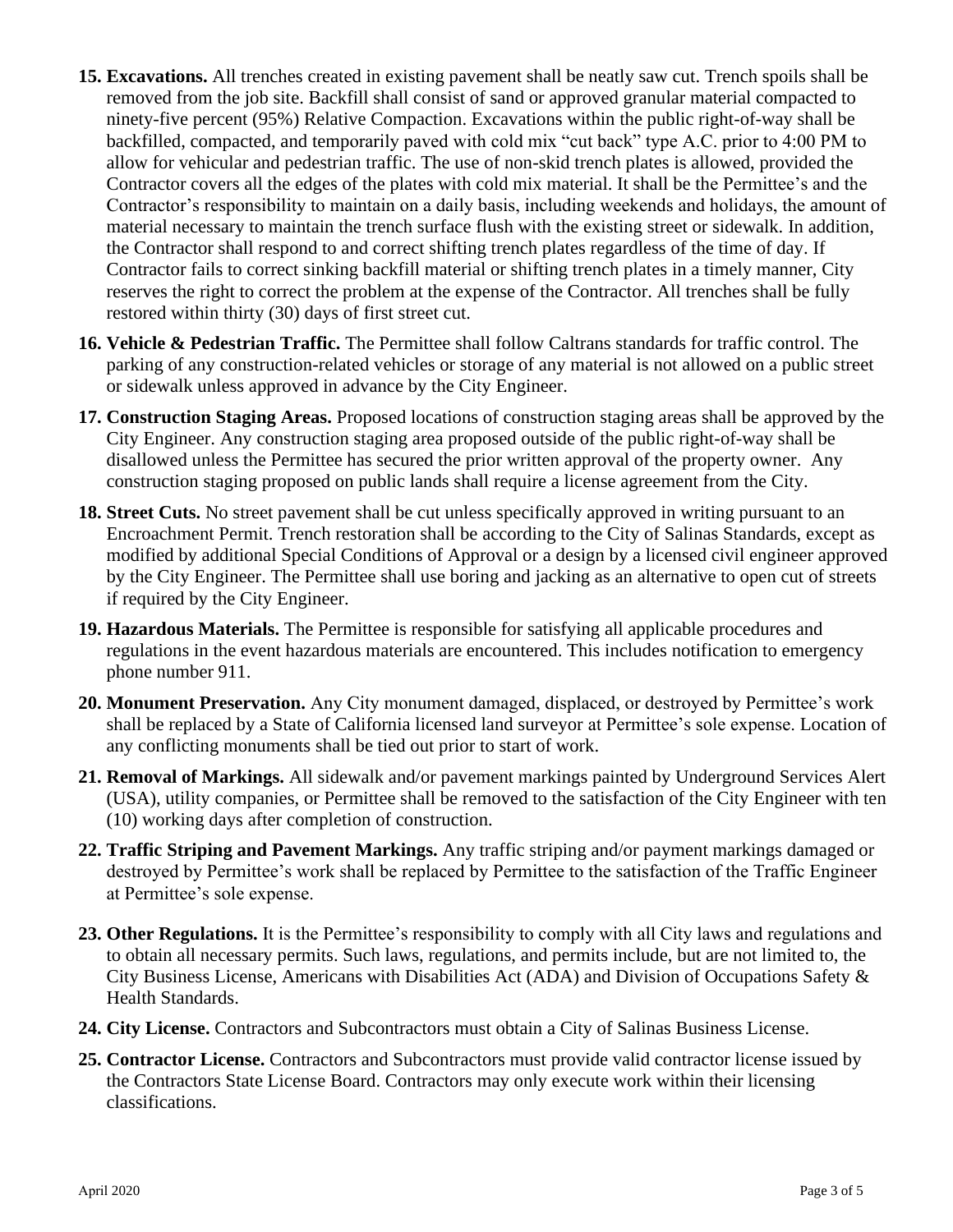- **26. Bonding.** Any project requiring a Public Improvement Plan shall be responsible for furnishing a performance bond to be executed in the face amount of not less than one hundred fifty percent (150%) of the total construction cost.
- **27. As-Builts.** Permittee shall provide as-built drawings showing any improvements or changes to city owned facilities.
- **28. Insurance.** The Permittee is responsible of furnishing a Certificate of Insurance with proper endorsements. Proof of liability insurance in the amount of \$1,000,000 naming the City of Salinas with endorsement sheets attached is required.
- **29. Indemnification.** To the fullest extent permitted by law, Permittee shall defend through counsel approved by City, indemnify, and hold harmless the City of Salinas, its officers, officials, representatives, agents, employees, and volunteers against any and all suits, damages, costs, fee, claims, demands, cause of action, losses, liabilities and expenses, including without limitation attorneys' fees, to the extent arising or resulting directly or indirectly form any act, errors or omissions of Permittee or Permittee's assistants, employees or agents, including all claims relating to the injury or death of any person or damage to any property.
- **30. Permit Commencement and Duration.** This permit is valid for the six (6) months from the date of issuance unless stated otherwise in the Special Conditions of Approval. This Permit will become void if work has not begun within ninety (90) days from date of issuance. Final inspection and acceptance of work shall close this Permit.
- **31. Time Extension.** If the expiration date stated on the permit will be exceeded, an extension request must be sent to encroachment@ci.salinas.ca.us and approved by the City Engineer prior to the expiration date. The new work schedule shall be indicated on the request. Permit extensions will be limited to no more than two (2), one (1) month extensions from the original expiration date.
- **32. One-Year Warranty.** The Permittee shall assume a one (1) year warranty period from the date of acceptance for all material and workmanship for all work performed under this Permit in the City rightof-way. Between thirty (30) and forty-five (45) days after notice of completion, the Permittee shall check for trench settlement and make necessary adjustment, if any, and then call for an inspection. Permittee shall be released one (1) year after completion notice from all requirements to maintain trench pavement and patches when all permit conditions, including but not limited to required inspections, have been met.
- 33. **Acceptance.** The Permittee's acceptance of this Permit shall constitute acceptance of and agreement to all of the conditions and requirements of this Permit and the ordinance authorizing issuance of such permit. Permittee's acceptance of this Permit acknowledges that is revocable by the City of Salinas, and that upon notification of revocation Permittee shall remove the encroachment at Permittee's own expense, without cost or obligation to the City. The Permittee acknowledges that the Permittee is subject to, and must comply with, all applicable sections of the City Municipal Code.